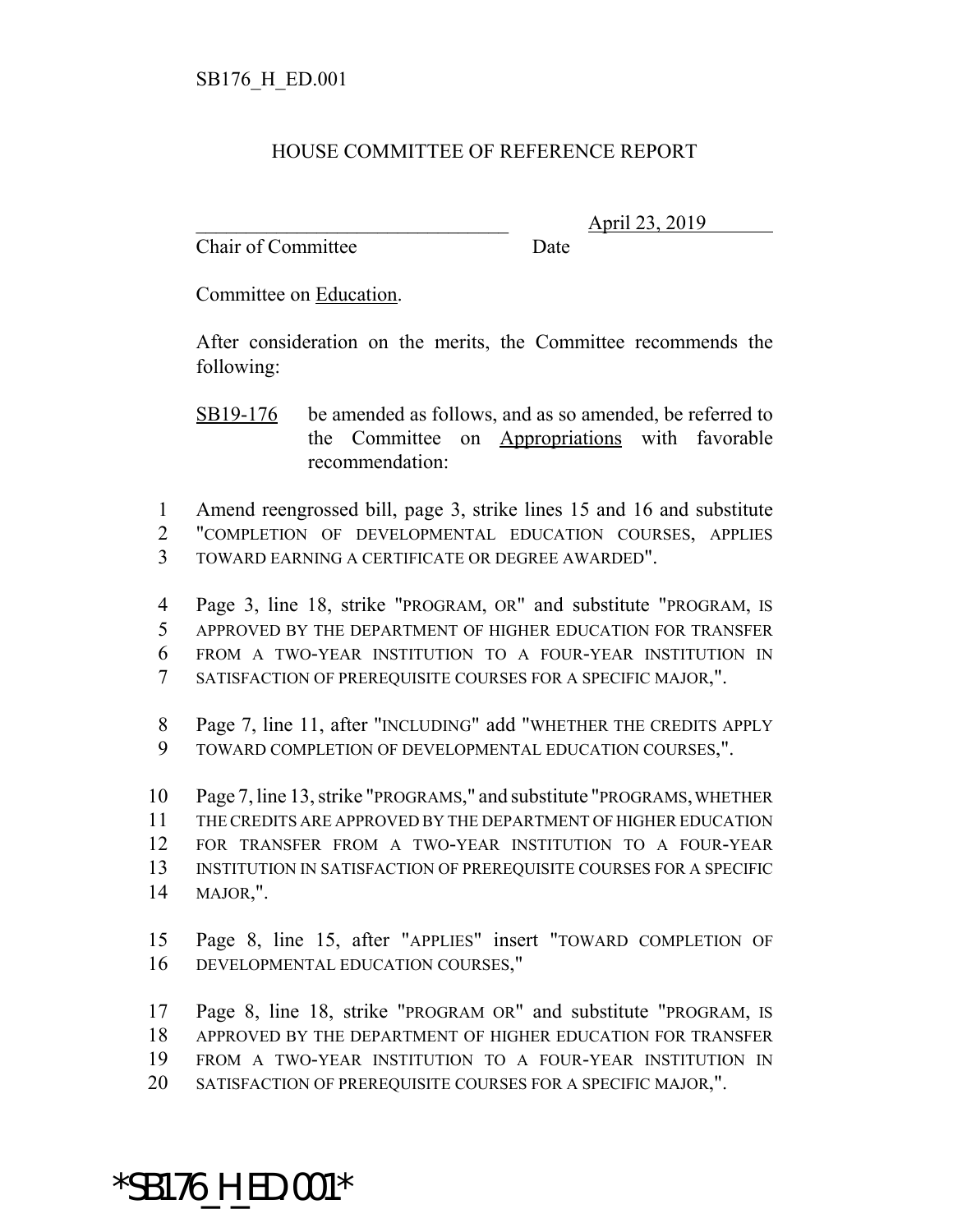- Page 14, line 17, strike "2020-21" and substitute "2019-20".
- Page 15, line 27, strike "2022," and substitute "2021,".
- Page 17, strike lines 17 and 18 and substitute:
- "(4) (a) THE GENERAL ASSEMBLY MAY ANNUALLY APPROPRIATE MONEY TO THE DEPARTMENT FOR GRANTS AS PROVIDED IN THIS SECTION, INCLUDING MONEY FROM THE MARIJUANA TAX CASH FUND CREATED IN SECTION 39-28.8-501 AND MONEY FROM THE STATE EDUCATION FUND CREATED IN SECTION 17 OF ARTICLE IX OF THE STATE CONSTITUTION.

 (b) THE GENERAL ASSEMBLY DECLARES THAT, FOR PURPOSES OF SECTION 17 OF ARTICLE IX OF THE STATE CONSTITUTION, EXPANSION OF CONCURRENT ENROLLMENT IS AN IMPORTANT ELEMENT IN IMPLEMENTING ACCOUNTABLE EDUCATION REFORM AND MAY THEREFORE RECEIVE 13 FUNDING FROM THE STATE EDUCATION FUND CREATED IN SECTION 17(4) OF ARTICLE IX OF THE STATE CONSTITUTION.

(c) NOTWITHSTANDING ANY".

Page 18, after line 15 insert:

 "**SECTION 8.** In Colorado Revised Statutes, 22-54-103, **amend** (10)(a)(I); and **add** (10)(h) as follows:

 **22-54-103. Definitions.** As used in this article 54, unless the context otherwise requires:

 (10) (a) (I) "Pupil enrollment" means the number of pupils enrolled on the pupil enrollment count day within the applicable budget year, as evidenced by the actual attendance of such pupils prior to said 24 date, except as otherwise provided in subparagraph (II) of this paragraph 25 (a) SUBSECTIONS (10)(a)(II) AND (10)(h) OF THIS SECTION, plus the number of pupils expelled prior to the pupil enrollment count day within the applicable budget year who are receiving educational services pursuant to section 22-33-203 as of the pupil enrollment count day of the applicable budget year.

 (h) (I) FOR THE 2019-20 BUDGET YEAR AND EACH BUDGET YEAR THEREAFTER, WITH REGARD TO A PUPIL WHO IS SIMULTANEOUSLY ENROLLED IN A DISTRICT OR INSTITUTE CHARTER SCHOOL AND IN ONE OR MORE POSTSECONDARY COURSES, A DISTRICT OR INSTITUTE CHARTER SCHOOL MUST SUBMIT EVIDENCE OF:

 (A) ENROLLMENT IN THE DISTRICT OR INSTITUTE CHARTER SCHOOL AND EVIDENCE, AS PROVIDED IN STATE BOARD RULE, OF ATTENDANCE FOR ANY SECONDARY COURSES THE PUPIL IS ENROLLED IN; AND

 $*$ SB176 H ED.001 $*$  -2-